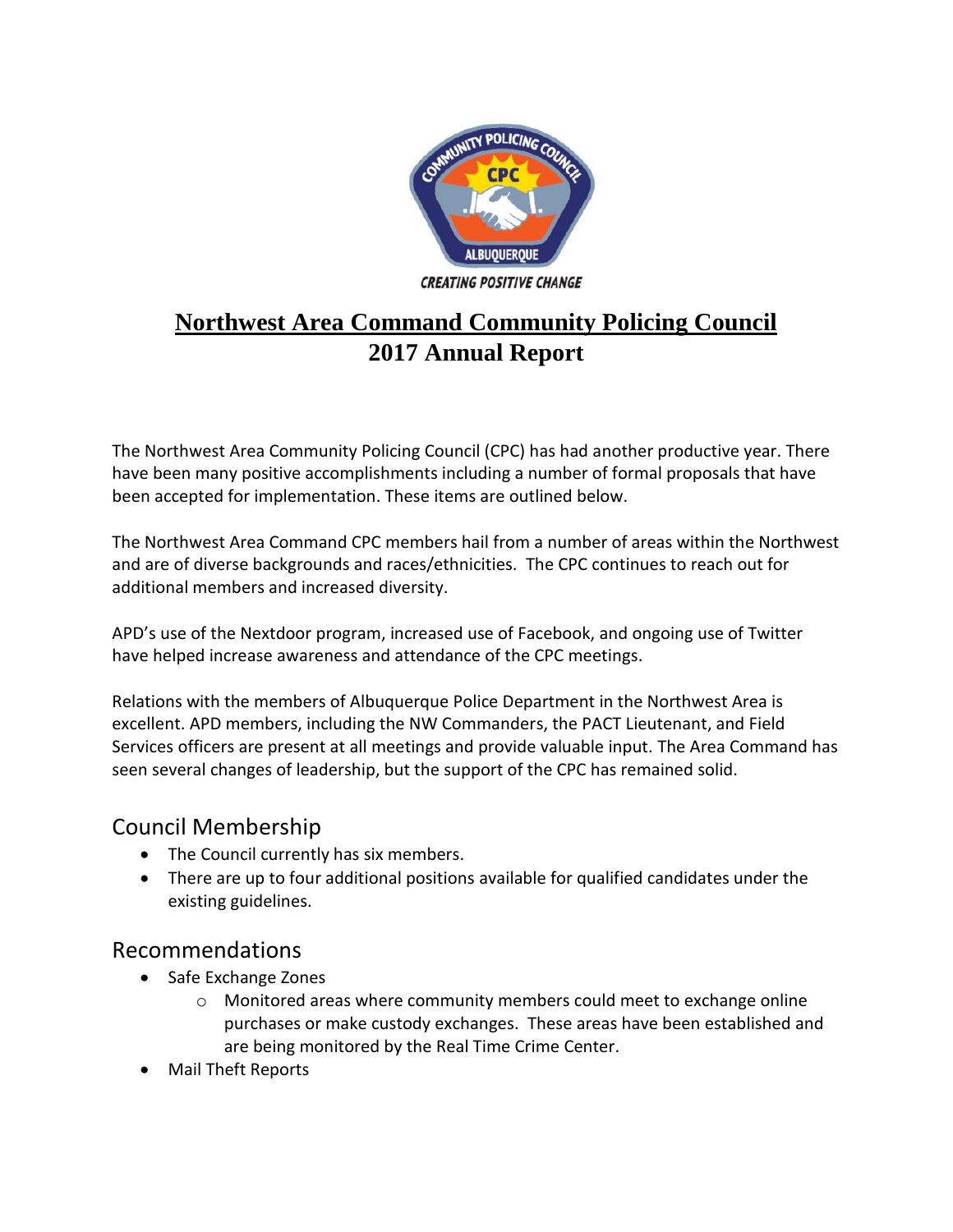- $\circ$  Community members have expressed outrage over mailbox thefts. The CPC recommended that APD take some form of report to enable tracking of incidents. The primary responsibility would remain with the US Postal Service. APD has not accepted this recommendation. It will be resubmitted under the new mayoral administration.
- Suggestion Box
	- $\circ$  The Council sought a locked suggestion box that would be placed in the NW Substation. This would provide another avenue for officers and staff to express their views and make recommendations to the Council. There was confusion due to changing personnel in the department about the status of the purchase. This will be resubmitted under the new commander.
- Narcan
	- o The Council sought a policy whereby officers would carry Narcon (naloxone) to provide immediate intervention in the case of an opiate overdose. The state government passed a law requiring first responders be equipped with naloxone. This Recommendation has thus been superceded.
- Rescue Tools
	- $\circ$  A Recommendation was made to equip all department vehicles with a rescue hammer tool to facilitate entry to vehicles in the event of an accident or other access need. This Recommendation was accepted but the procurement status is unclear.
- Ambush Prevention
	- $\circ$  It was Recommended that APD consider equipping patrol vehicles with an ambush prevention system. These are camera-based systems that alert the officer to an approaching pedestrian or vehicle. APD responded that the systems are cost-prohibitive at this time.

#### Community and Agency Involvement

- The NWCPC had presentations from several APD and external agencies and groups throughout the year:
	- o Erica Wilson, manager of the Emergency Communications Center, provided information about 911 and related systems.
	- o SWAT/Bomb Unit/K9 Commander Josh McDonald provided information about the responsibilities of the special units.
	- $\circ$  Detective Chris Wiggam gave a presentation and demonstration of the body camera system in use at the time.
	- o APD Forward presented their review of the Independent Monitor's Review and the APD reform efforts.
	- o Ofc. Russ Alberti gave a talk about the recruiting and training of officers.
	- $\circ$  Bernalillo County District Attorney visited the CPC and provided an update about his office's attempts to increase prosecutions and reduce a backlog of cases. The DA also outlined his request for additional funding from the state legislature.